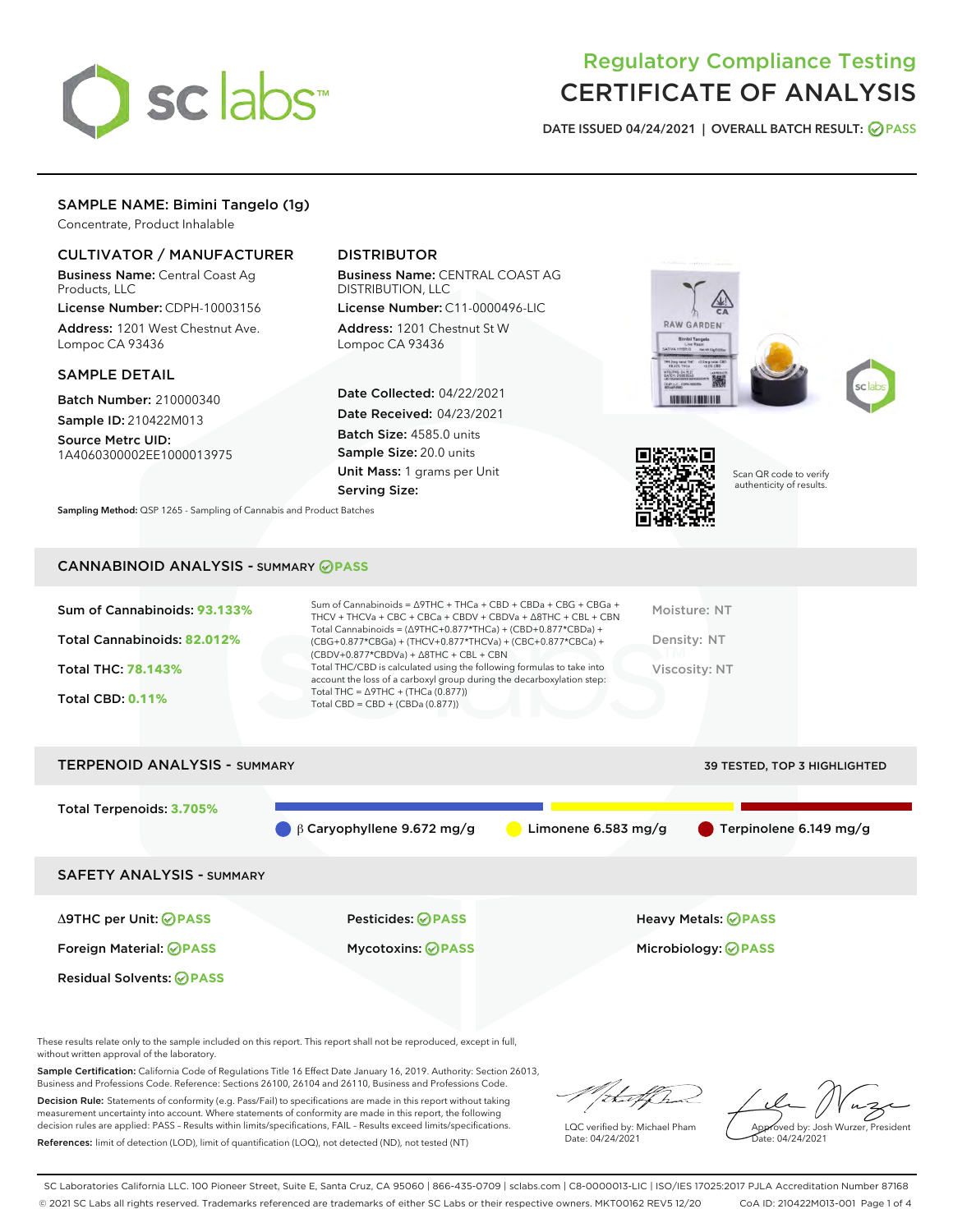



BIMINI TANGELO (1G) | DATE ISSUED 04/24/2021 | OVERALL BATCH RESULT: 2 PASS

## CANNABINOID TEST RESULTS - 04/24/2021 @ PASS

Tested by high-performance liquid chromatography with diode-array detection (HPLC-DAD). **Method:** QSP 1157 - Analysis of Cannabinoids by HPLC-DAD

TOTAL CANNABINOIDS: **82.012%** Total Cannabinoids (Total THC) + (Total CBD) +

(Total CBG) + (Total THCV) + (Total CBC) + (Total CBDV) + ∆8THC + CBL + CBN

TOTAL THC: **78.143%** Total THC (∆9THC+0.877\*THCa)

TOTAL CBD: **0.11%**

Total CBD (CBD+0.877\*CBDa)

TOTAL CBG: 2.66% Total CBG (CBG+0.877\*CBGa)

TOTAL THCV: 0.434% Total THCV (THCV+0.877\*THCVa)

TOTAL CBC: 0.665% Total CBC (CBC+0.877\*CBCa)

TOTAL CBDV: ND Total CBDV (CBDV+0.877\*CBDVa)

| <b>COMPOUND</b>            | LOD/LOQ<br>(mg/g) | <b>MEASUREMENT</b><br><b>UNCERTAINTY</b><br>(mg/g) | <b>RESULT</b><br>(mg/g) | <b>RESULT</b><br>(%) |
|----------------------------|-------------------|----------------------------------------------------|-------------------------|----------------------|
| <b>THCa</b>                | 0.05/0.14         | ±22.216                                            | 864.45                  | 86.445               |
| <b>CBGa</b>                | 0.1 / 0.2         | ±1.37                                              | 26.3                    | 2.63                 |
| <b>A9THC</b>               | 0.06 / 0.26       | ±0.802                                             | 23.31                   | 2.331                |
| <b>CBCa</b>                | 0.07 / 0.28       | ±0.371                                             | 7.58                    | 0.758                |
| <b>THCVa</b>               | 0.07/0.20         | ±0.236                                             | 4.95                    | 0.495                |
| <b>CBG</b>                 | 0.06/0.19         | ±0.138                                             | 3.49                    | 0.349                |
| <b>CBDa</b>                | 0.02/0.19         | ±0.036                                             | 1.25                    | 0.125                |
| <b>CBC</b>                 | 0.2 / 0.5         | N/A                                                | $<$ LOQ                 | $<$ LOQ              |
| $\triangle$ 8THC           | 0.1/0.4           | N/A                                                | <b>ND</b>               | <b>ND</b>            |
| <b>THCV</b>                | 0.1/0.2           | N/A                                                | <b>ND</b>               | <b>ND</b>            |
| <b>CBD</b>                 | 0.07/0.29         | N/A                                                | <b>ND</b>               | <b>ND</b>            |
| <b>CBDV</b>                | 0.04 / 0.15       | N/A                                                | <b>ND</b>               | <b>ND</b>            |
| <b>CBDVa</b>               | 0.03/0.53         | N/A                                                | <b>ND</b>               | <b>ND</b>            |
| <b>CBL</b>                 | 0.06 / 0.24       | N/A                                                | <b>ND</b>               | <b>ND</b>            |
| <b>CBN</b>                 | 0.1/0.3           | N/A                                                | <b>ND</b>               | <b>ND</b>            |
| <b>SUM OF CANNABINOIDS</b> |                   |                                                    | 931.33 mg/g             | 93.133%              |

#### **UNIT MASS: 1 grams per Unit**

| ∆9THC per Unit                                                                            | 1120 per-package limit | 23.31 mg/unit<br><b>PASS</b> |  |  |  |
|-------------------------------------------------------------------------------------------|------------------------|------------------------------|--|--|--|
| <b>Total THC per Unit</b>                                                                 |                        | 781.43 mg/unit               |  |  |  |
| <b>CBD per Unit</b>                                                                       |                        | <b>ND</b>                    |  |  |  |
| <b>Total CBD per Unit</b>                                                                 |                        | $1.10$ mg/unit               |  |  |  |
| Sum of Cannabinoids<br>per Unit                                                           |                        | 931.33 mg/unit               |  |  |  |
| <b>Total Cannabinoids</b><br>per Unit                                                     |                        | 820.12 mg/unit               |  |  |  |
| <b>MOISTURE TEST RESULT</b><br><b>DENSITY TEST RESULT</b><br><b>VISCOSITY TEST RESULT</b> |                        |                              |  |  |  |

Not Tested

Not Tested

Not Tested

Terpene analysis utilizing gas chromatography-flame ionization detection (GC-FID). **Method:** QSP 1192 - Analysis of Terpenoids by GC-FID

| <b>COMPOUND</b>         | LOD/LOQ<br>(mg/g) | <b>MEASUREMENT</b><br><b>UNCERTAINTY</b><br>(mg/g) | <b>RESULT</b><br>(mg/g) | <b>RESULT</b><br>$(\%)$ |
|-------------------------|-------------------|----------------------------------------------------|-------------------------|-------------------------|
| $\beta$ Caryophyllene   | 0.004 / 0.012     | ±0.3443                                            | 9.672                   | 0.9672                  |
| Limonene                | 0.005 / 0.016     | ±0.0941                                            | 6.583                   | 0.6583                  |
| Terpinolene             | 0.008 / 0.026     | ±0.1261                                            | 6.149                   | 0.6149                  |
| $\alpha$ Humulene       | 0.009 / 0.029     | ±0.0938                                            | 2.922                   | 0.2922                  |
| <b>Myrcene</b>          | 0.008 / 0.025     | ±0.0295                                            | 2.284                   | 0.2284                  |
| Ocimene                 | 0.011 / 0.038     | ±0.0632                                            | 1.970                   | 0.1970                  |
| <b>Terpineol</b>        | 0.016 / 0.055     | ±0.0734                                            | 1.195                   | 0.1195                  |
| $\beta$ Pinene          | 0.004 / 0.014     | ±0.0125                                            | 1.087                   | 0.1087                  |
| Fenchol                 | 0.010 / 0.034     | ±0.0372                                            | 0.960                   | 0.0960                  |
| $\alpha$ Pinene         | 0.005 / 0.017     | ±0.0077                                            | 0.891                   | 0.0891                  |
| Linalool                | 0.009 / 0.032     | ±0.0238                                            | 0.625                   | 0.0625                  |
| Nerolidol               | 0.009 / 0.028     | ±0.0350                                            | 0.557                   | 0.0557                  |
| $\alpha$ Bisabolol      | 0.008 / 0.026     | ±0.0264                                            | 0.494                   | 0.0494                  |
| trans-β-Farnesene       | 0.008 / 0.025     | ±0.0118                                            | 0.333                   | 0.0333                  |
| <b>Borneol</b>          | 0.005 / 0.016     | ±0.0101                                            | 0.240                   | 0.0240                  |
| Caryophyllene<br>Oxide  | 0.010 / 0.033     | ±0.0075                                            | 0.163                   | 0.0163                  |
| $\alpha$ Terpinene      | 0.005 / 0.017     | ±0.0018                                            | 0.121                   | 0.0121                  |
| $\gamma$ Terpinene      | 0.006 / 0.018     | ±0.0021                                            | 0.119                   | 0.0119                  |
| $\alpha$ Phellandrene   | 0.006 / 0.020     | ±0.0015                                            | 0.111                   | 0.0111                  |
| Fenchone                | 0.009 / 0.028     | ±0.0027                                            | 0.093                   | 0.0093                  |
| 3 Carene                | 0.005 / 0.018     | ±0.0012                                            | 0.086                   | 0.0086                  |
| Sabinene Hydrate        | 0.006 / 0.022     | ±0.0033                                            | 0.084                   | 0.0084                  |
| Sabinene                | 0.004 / 0.014     | ±0.0009                                            | 0.074                   | 0.0074                  |
| Camphene                | 0.005 / 0.015     | ±0.0008                                            | 0.073                   | 0.0073                  |
| Eucalyptol              | 0.006 / 0.018     | ±0.0013                                            | 0.051                   | 0.0051                  |
| <b>Geranyl Acetate</b>  | 0.004 / 0.014     | ±0.0016                                            | 0.039                   | 0.0039                  |
| Guaiol                  | 0.009 / 0.030     | ±0.0015                                            | 0.032                   | 0.0032                  |
| Geraniol                | 0.002 / 0.007     | ±0.0011                                            | 0.025                   | 0.0025                  |
| Citronellol             | 0.003 / 0.010     | ±0.0008                                            | 0.017                   | 0.0017                  |
| Nerol                   | 0.003 / 0.011     | N/A                                                | <1 OO                   | <100                    |
| p-Cymene                | 0.005 / 0.016     | N/A                                                | <b>ND</b>               | <b>ND</b>               |
| (-)-Isopulegol          | 0.005 / 0.016     | N/A                                                | ND                      | ND                      |
| Camphor                 | 0.006 / 0.019     | N/A                                                | ND                      | ND                      |
| Isoborneol              | 0.004 / 0.012     | N/A                                                | <b>ND</b>               | ND                      |
| Menthol                 | 0.008 / 0.025     | N/A                                                | ND                      | ND                      |
| $R-(+)$ -Pulegone       | 0.003 / 0.011     | N/A                                                | ND                      | ND                      |
| $\alpha$ Cedrene        | 0.005 / 0.016     | N/A                                                | ND                      | <b>ND</b>               |
| Valencene               | 0.009 / 0.030     | N/A                                                | ND                      | ND                      |
| Cedrol                  | 0.008 / 0.027     | N/A                                                | ND                      | ND                      |
| <b>TOTAL TERPENOIDS</b> |                   |                                                    | 37.050 mg/g             | 3.705%                  |

SC Laboratories California LLC. 100 Pioneer Street, Suite E, Santa Cruz, CA 95060 | 866-435-0709 | sclabs.com | C8-0000013-LIC | ISO/IES 17025:2017 PJLA Accreditation Number 87168 © 2021 SC Labs all rights reserved. Trademarks referenced are trademarks of either SC Labs or their respective owners. MKT00162 REV5 12/20 CoA ID: 210422M013-001 Page 2 of 4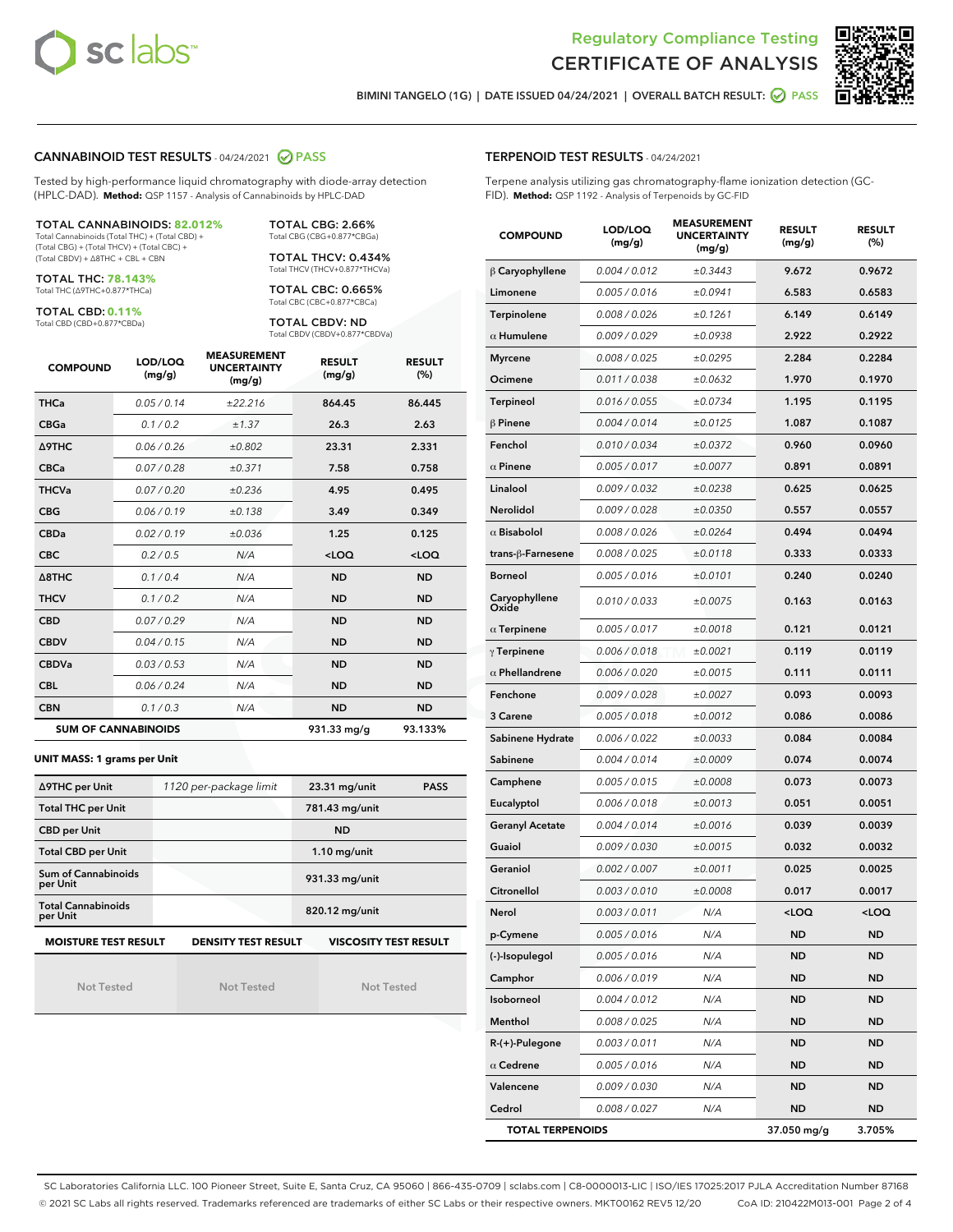



BIMINI TANGELO (1G) | DATE ISSUED 04/24/2021 | OVERALL BATCH RESULT: @ PASS

## CATEGORY 1 PESTICIDE TEST RESULTS - 04/24/2021 @ PASS

Pesticide and plant growth regulator analysis utilizing high-performance liquid chromatography-mass spectrometry (HPLC-MS) or gas chromatography-mass spectrometry (GC-MS). \*GC-MS utilized where indicated. **Method:** QSP 1212 - Analysis of Pesticides and Mycotoxins by LC-MS or QSP 1213 - Analysis of Pesticides by GC-MS

| <b>COMPOUND</b>             | LOD/LOQ<br>$(\mu g/g)$ | <b>ACTION</b><br><b>LIMIT</b><br>$(\mu g/g)$ | <b>MEASUREMENT</b><br><b>UNCERTAINTY</b><br>$(\mu g/g)$ | <b>RESULT</b><br>$(\mu g/g)$ | <b>RESULT</b> |
|-----------------------------|------------------------|----------------------------------------------|---------------------------------------------------------|------------------------------|---------------|
| Aldicarb                    | 0.03 / 0.08            | $\ge$ LOD                                    | N/A                                                     | <b>ND</b>                    | <b>PASS</b>   |
| Carbofuran                  | 0.02/0.05              | $\ge$ LOD                                    | N/A                                                     | <b>ND</b>                    | <b>PASS</b>   |
| Chlordane*                  | 0.03 / 0.08            | $\ge$ LOD                                    | N/A                                                     | <b>ND</b>                    | <b>PASS</b>   |
| Chlorfenapyr*               | 0.03/0.10              | $\ge$ LOD                                    | N/A                                                     | <b>ND</b>                    | <b>PASS</b>   |
| Chlorpyrifos                | 0.02 / 0.06            | $\ge$ LOD                                    | N/A                                                     | <b>ND</b>                    | <b>PASS</b>   |
| Coumaphos                   | 0.02 / 0.07            | $>$ LOD                                      | N/A                                                     | <b>ND</b>                    | <b>PASS</b>   |
| Daminozide                  | 0.02 / 0.07            | $\ge$ LOD                                    | N/A                                                     | <b>ND</b>                    | <b>PASS</b>   |
| <b>DDVP</b><br>(Dichlorvos) | 0.03/0.09              | $\ge$ LOD                                    | N/A                                                     | <b>ND</b>                    | <b>PASS</b>   |
| Dimethoate                  | 0.03 / 0.08            | $>$ LOD                                      | N/A                                                     | <b>ND</b>                    | <b>PASS</b>   |
| Ethoprop(hos)               | 0.03/0.10              | $\ge$ LOD                                    | N/A                                                     | <b>ND</b>                    | <b>PASS</b>   |
| Etofenprox                  | 0.02 / 0.06            | $\ge$ LOD                                    | N/A                                                     | <b>ND</b>                    | <b>PASS</b>   |
| Fenoxycarb                  | 0.03 / 0.08            | $>$ LOD                                      | N/A                                                     | <b>ND</b>                    | <b>PASS</b>   |
| Fipronil                    | 0.03/0.08              | $\ge$ LOD                                    | N/A                                                     | <b>ND</b>                    | <b>PASS</b>   |
| Imazalil                    | 0.02 / 0.06            | $>$ LOD                                      | N/A                                                     | <b>ND</b>                    | <b>PASS</b>   |
| Methiocarb                  | 0.02 / 0.07            | $\ge$ LOD                                    | N/A                                                     | <b>ND</b>                    | <b>PASS</b>   |
| Methyl<br>parathion         | 0.03/0.10              | $\ge$ LOD                                    | N/A                                                     | <b>ND</b>                    | <b>PASS</b>   |
| <b>Mevinphos</b>            | 0.03/0.09              | $\ge$ LOD                                    | N/A                                                     | <b>ND</b>                    | <b>PASS</b>   |
| Paclobutrazol               | 0.02 / 0.05            | $\ge$ LOD                                    | N/A                                                     | <b>ND</b>                    | <b>PASS</b>   |
| Propoxur                    | 0.03/0.09              | $\ge$ LOD                                    | N/A                                                     | <b>ND</b>                    | <b>PASS</b>   |
| Spiroxamine                 | 0.03 / 0.08            | $\ge$ LOD                                    | N/A                                                     | <b>ND</b>                    | <b>PASS</b>   |
| Thiacloprid                 | 0.03/0.10              | $\ge$ LOD                                    | N/A                                                     | <b>ND</b>                    | <b>PASS</b>   |

#### CATEGORY 2 PESTICIDE TEST RESULTS - 04/24/2021 @ PASS

| <b>COMPOUND</b>          | LOD/LOQ<br>$(\mu g/g)$ | <b>ACTION</b><br><b>LIMIT</b><br>$(\mu g/g)$ | <b>MEASUREMENT</b><br><b>UNCERTAINTY</b><br>$(\mu g/g)$ | <b>RESULT</b><br>$(\mu g/g)$ | <b>RESULT</b> |
|--------------------------|------------------------|----------------------------------------------|---------------------------------------------------------|------------------------------|---------------|
| Abamectin                | 0.03/0.10              | 0.1                                          | N/A                                                     | <b>ND</b>                    | <b>PASS</b>   |
| Acephate                 | 0.02/0.07              | 0.1                                          | N/A                                                     | <b>ND</b>                    | <b>PASS</b>   |
| Acequinocyl              | 0.02/0.07              | 0.1                                          | N/A                                                     | <b>ND</b>                    | <b>PASS</b>   |
| Acetamiprid              | 0.02/0.05              | 0.1                                          | N/A                                                     | <b>ND</b>                    | <b>PASS</b>   |
| Azoxystrobin             | 0.02/0.07              | 0.1                                          | N/A                                                     | <b>ND</b>                    | <b>PASS</b>   |
| <b>Bifenazate</b>        | 0.01/0.04              | 0.1                                          | N/A                                                     | <b>ND</b>                    | <b>PASS</b>   |
| <b>Bifenthrin</b>        | 0.02 / 0.05            | 3                                            | N/A                                                     | <b>ND</b>                    | <b>PASS</b>   |
| <b>Boscalid</b>          | 0.03/0.09              | 0.1                                          | N/A                                                     | <b>ND</b>                    | <b>PASS</b>   |
| Captan                   | 0.19/0.57              | 0.7                                          | N/A                                                     | <b>ND</b>                    | <b>PASS</b>   |
| Carbaryl                 | 0.02/0.06              | 0.5                                          | N/A                                                     | <b>ND</b>                    | <b>PASS</b>   |
| Chlorantranilip-<br>role | 0.04/0.12              | 10                                           | N/A                                                     | <b>ND</b>                    | <b>PASS</b>   |
| Clofentezine             | 0.03/0.09              | 0.1                                          | N/A                                                     | <b>ND</b>                    | <b>PASS</b>   |

## CATEGORY 2 PESTICIDE TEST RESULTS - 04/24/2021 continued

| <b>COMPOUND</b>               | LOD/LOQ<br>(µg/g) | <b>ACTION</b><br><b>LIMIT</b><br>$(\mu g/g)$ | <b>MEASUREMENT</b><br><b>UNCERTAINTY</b><br>$(\mu g/g)$ | <b>RESULT</b><br>(µg/g) | <b>RESULT</b> |
|-------------------------------|-------------------|----------------------------------------------|---------------------------------------------------------|-------------------------|---------------|
| Cyfluthrin                    | 0.12 / 0.38       | $\overline{c}$                               | N/A                                                     | ND                      | <b>PASS</b>   |
| Cypermethrin                  | 0.11 / 0.32       | $\mathcal{I}$                                | N/A                                                     | ND                      | <b>PASS</b>   |
| <b>Diazinon</b>               | 0.02 / 0.05       | 0.1                                          | N/A                                                     | <b>ND</b>               | <b>PASS</b>   |
| Dimethomorph                  | 0.03 / 0.09       | 2                                            | N/A                                                     | ND                      | <b>PASS</b>   |
| Etoxazole                     | 0.02 / 0.06       | 0.1                                          | N/A                                                     | ND                      | <b>PASS</b>   |
| Fenhexamid                    | 0.03 / 0.09       | 0.1                                          | N/A                                                     | ND                      | <b>PASS</b>   |
| Fenpyroximate                 | 0.02 / 0.06       | 0.1                                          | N/A                                                     | <b>ND</b>               | <b>PASS</b>   |
| Flonicamid                    | 0.03 / 0.10       | 0.1                                          | N/A                                                     | ND                      | <b>PASS</b>   |
| Fludioxonil                   | 0.03 / 0.10       | 0.1                                          | N/A                                                     | ND                      | <b>PASS</b>   |
| Hexythiazox                   | 0.02 / 0.07       | 0.1                                          | N/A                                                     | ND                      | <b>PASS</b>   |
| Imidacloprid                  | 0.04 / 0.11       | 5                                            | N/A                                                     | ND                      | <b>PASS</b>   |
| Kresoxim-methyl               | 0.02 / 0.07       | 0.1                                          | N/A                                                     | ND                      | <b>PASS</b>   |
| Malathion                     | 0.03 / 0.09       | 0.5                                          | N/A                                                     | ND                      | <b>PASS</b>   |
| Metalaxyl                     | 0.02 / 0.07       | $\overline{c}$                               | N/A                                                     | ND                      | <b>PASS</b>   |
| Methomyl                      | 0.03 / 0.10       | $\mathbf{1}$                                 | N/A                                                     | ND                      | <b>PASS</b>   |
| Myclobutanil                  | 0.03 / 0.09       | 0.1                                          | N/A                                                     | <b>ND</b>               | <b>PASS</b>   |
| Naled                         | 0.02 / 0.07       | 0.1                                          | N/A                                                     | ND                      | <b>PASS</b>   |
| Oxamyl                        | 0.04 / 0.11       | 0.5                                          | N/A                                                     | ND                      | PASS          |
| Pentachloronitro-<br>benzene* | 0.03 / 0.09       | 0.1                                          | N/A                                                     | ND                      | <b>PASS</b>   |
| Permethrin                    | 0.04 / 0.12       | 0.5                                          | N/A                                                     | ND                      | <b>PASS</b>   |
| Phosmet                       | 0.03 / 0.10       | 0.1                                          | N/A                                                     | ND                      | <b>PASS</b>   |
| Piperonylbu-<br>toxide        | 0.02 / 0.07       | 3                                            | N/A                                                     | <b>ND</b>               | <b>PASS</b>   |
| Prallethrin                   | 0.03 / 0.08       | 0.1                                          | N/A                                                     | ND                      | <b>PASS</b>   |
| Propiconazole                 | 0.02 / 0.07       | 0.1                                          | N/A                                                     | <b>ND</b>               | <b>PASS</b>   |
| Pyrethrins                    | 0.04 / 0.12       | 0.5                                          | N/A                                                     | ND                      | <b>PASS</b>   |
| Pyridaben                     | 0.02 / 0.07       | 0.1                                          | N/A                                                     | <b>ND</b>               | <b>PASS</b>   |
| Spinetoram                    | 0.02 / 0.07       | 0.1                                          | N/A                                                     | ND                      | <b>PASS</b>   |
| Spinosad                      | 0.02 / 0.07       | 0.1                                          | N/A                                                     | ND                      | <b>PASS</b>   |
| Spiromesifen                  | 0.02 / 0.05       | 0.1                                          | N/A                                                     | <b>ND</b>               | <b>PASS</b>   |
| Spirotetramat                 | 0.02 / 0.06       | 0.1                                          | N/A                                                     | ND                      | <b>PASS</b>   |
| Tebuconazole                  | 0.02 / 0.07       | 0.1                                          | N/A                                                     | ND                      | <b>PASS</b>   |
| Thiamethoxam                  | 0.03 / 0.10       | 5                                            | N/A                                                     | <b>ND</b>               | <b>PASS</b>   |
| Trifloxystrobin               | 0.03 / 0.08       | 0.1                                          | N/A                                                     | <b>ND</b>               | <b>PASS</b>   |

SC Laboratories California LLC. 100 Pioneer Street, Suite E, Santa Cruz, CA 95060 | 866-435-0709 | sclabs.com | C8-0000013-LIC | ISO/IES 17025:2017 PJLA Accreditation Number 87168 © 2021 SC Labs all rights reserved. Trademarks referenced are trademarks of either SC Labs or their respective owners. MKT00162 REV5 12/20 CoA ID: 210422M013-001 Page 3 of 4